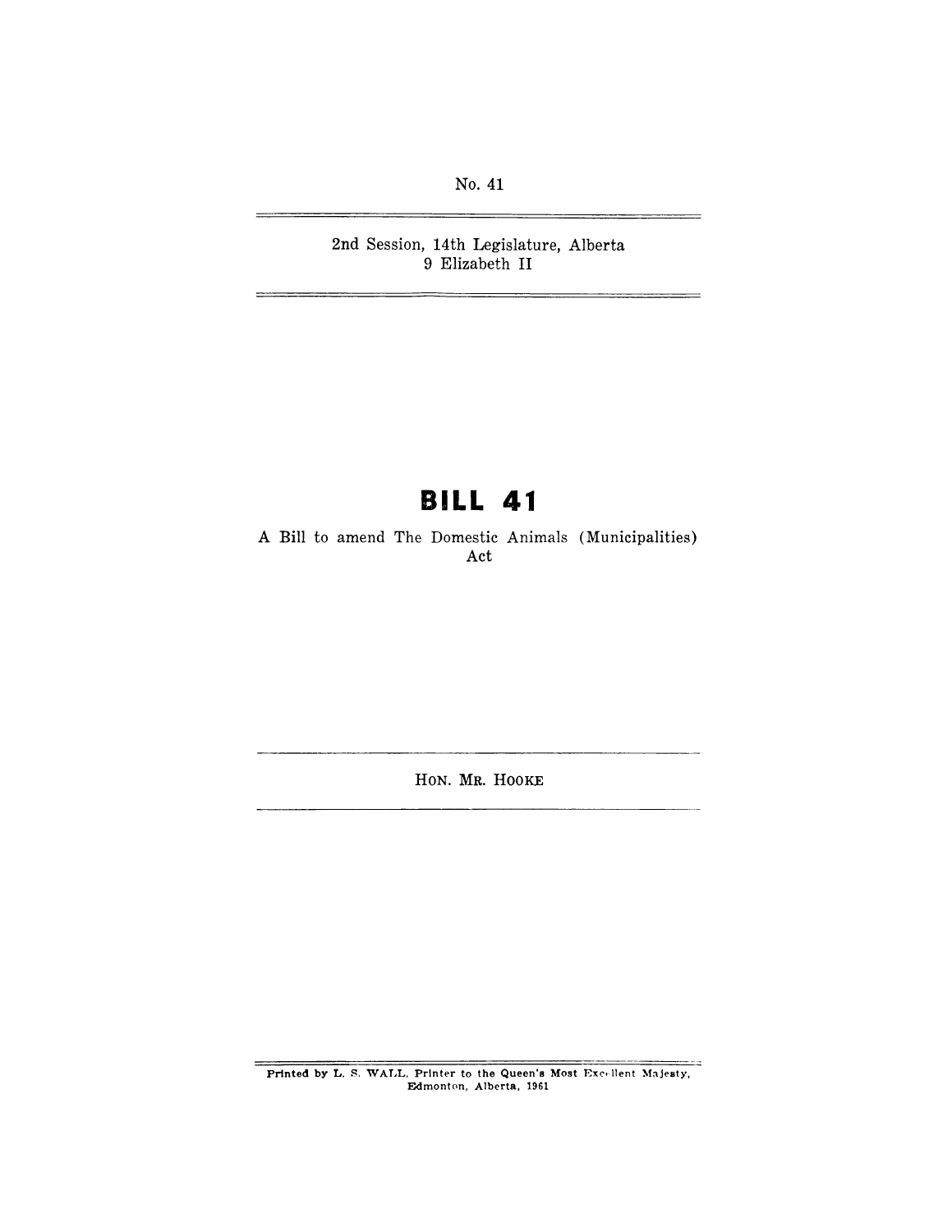#### **Explanatory Note**

**2.** Section 29, subsection (5) is revised to clarify the procedure to be followed in assessing damages for maintaining an impounded animal. Section 29 reads:

"29. (1) A person impounding an animal shall at the time of impound-ing deliver to the poundkeeper a written statement

(a) describing the animal impounded, and

(b) setting forth

(i) the name of the owner, if known,

(ii) the place where the animal was found, and

(iii) the amount of damages, if any, claimed, and if damages are claimed he shall at the same time deposit with the poundkeeper the sum of two dollars as security for the cost of an investigation under subsection (4).

(2) The poundkeeper shall impound the animal and is responsible for the feed and safekeeping thereof so long as he is legally bound to hold the animal.

(3) The poundkeeper is entitled to receive the amount of the damages caused by, and all charges for the keep of, the animal, and other in-cidental expenses, before delivering it up to the owner thereof.

(4) The owner of an impounded animal or a person on his behalf may, not later than fifteen days after the impounding of the animal, appeal to the council in writing addressed to the secretary-treasurer of the municipality

(5) The council or a committee thereof shall after such investigations as it deems necessary, determine and fix the amount to be paid by the owner of the animal, and the decision of the council is final and binding on all

(6) The council or a committee of the council upon conducting an in-vestigation on an appeal may charge a fee of two dollars and the fee belongs to the general revenue of the district, and may order

(a) that the deposit of either party to the appeal be applied for that purpose, and

(b) that any other deposit be returned to the party making it,

but if no investigation is held no fee is chargeable and the deposits shall be returned to the persons making the same.".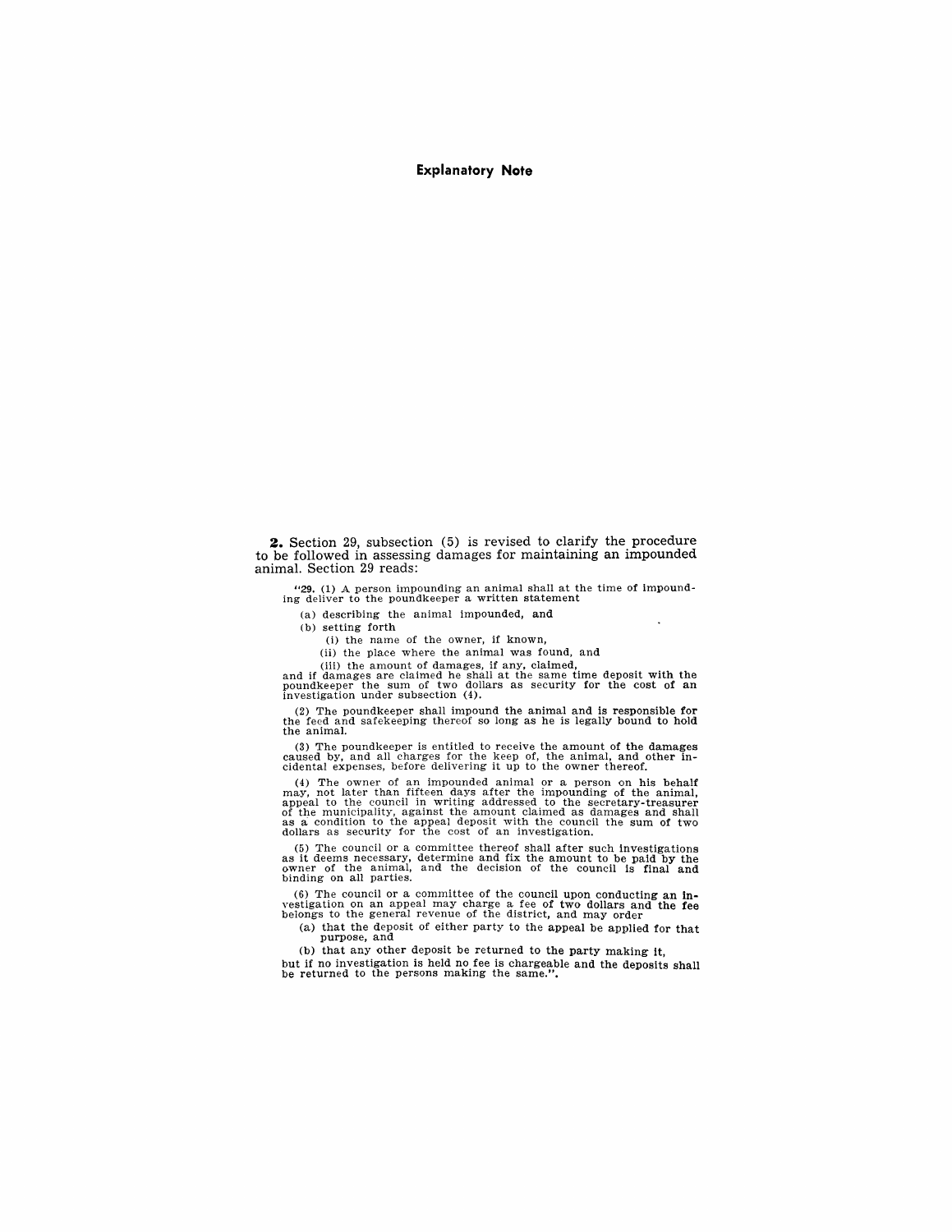### **BILL**

#### No. 41 of 1961

#### An Act to amend The Domestic Animals (Municipalities) Act

### *(Assented to* , 1961)

HER MAJESTY, by and with the advice and consent of the Legislative Assembly of the Province of Alberta, enacts as follows:

*1. The Domestic Animals (Municipalities) Act,* being chapter 88 of the Revised Statutes is hereby amended.

2. Section 29 is amended by striking out subsection (5) and by substituting the following subsections:

(5) The council shall appoint a committee which shall after such investigation as it deems necessary recommend to the council the amount of damages to be paid by the owner of the animal.

(5a) Upon receipt of the recommendation the council shall instruct the secretary-treasurer to advise, in writing, the owner of an impounded animal and the person impounding the animal of the recommendation of the committee.

(5b) The owner or person impounding an animal may within twenty-one days of the mailing of the notice of the recommendation appeal either in writing or in person to the council against the recommendation.

(5c) Upon hearing the appeal the council shall determine and fix the amount to be paid by the owner of the animal, and the decision of the council is final and binding on all parties.

(5d) If no appeal is filed within the time limited by subsection (5b), the council shall fix the amount to be paid by the owner of the animal at the sum recommended by the committee and the decision of the council is final and binding on all parties.

3. This Act comes into force on the day upon which it is assented to.